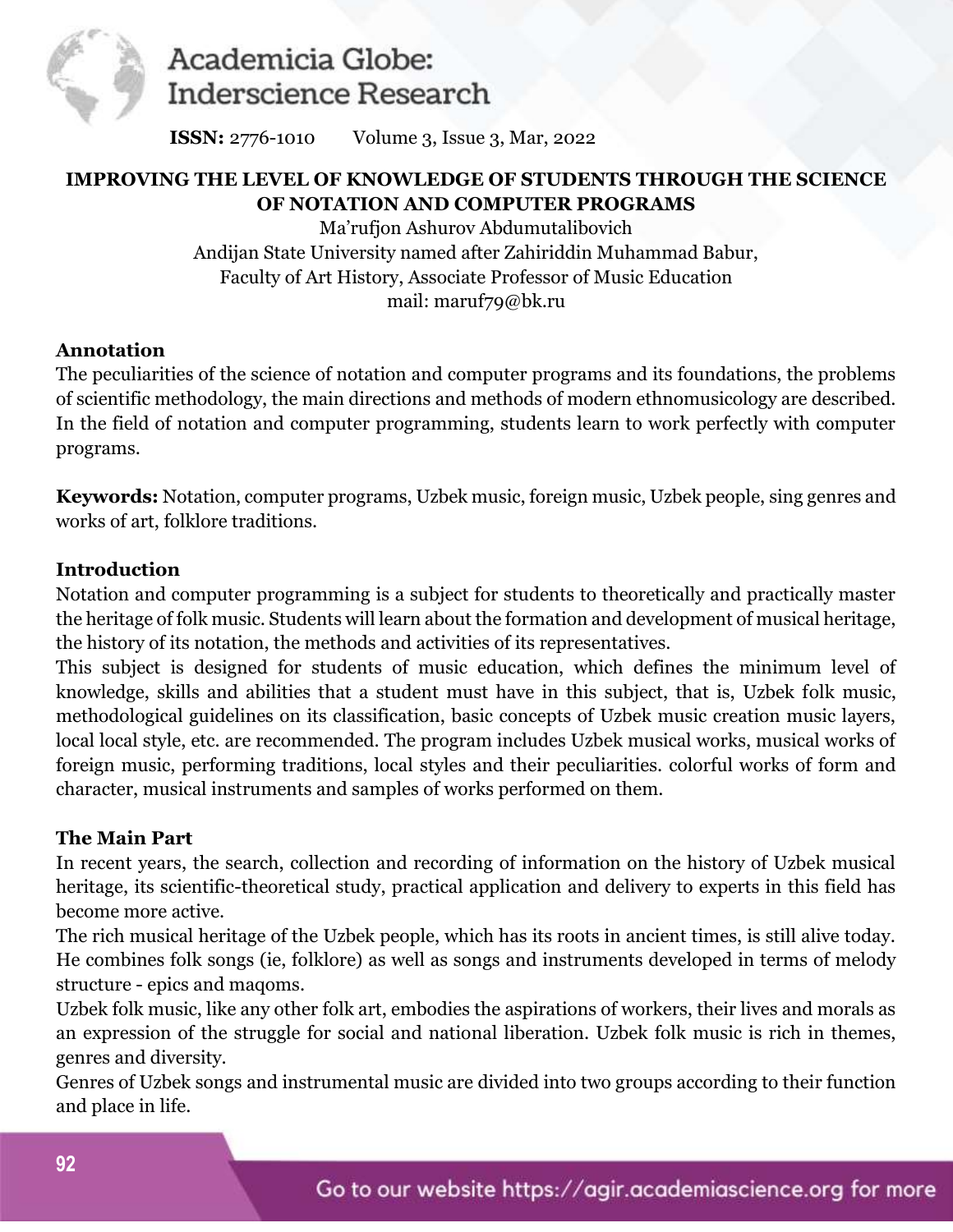

**ISSN:** 2776-1010 Volume 3, Issue 3, Mar, 2022

The first is songs and instruments that are performed only for a certain period of time or for a certain period of time. These include family songs, labor songs and hymns, as well as instrumental melodies performed at various ceremonies and performances.

The second is the songs and instruments that can be performed at any time in any setting. These include lapar, yalla, ashula, song, instrumental melodies and epics.

Each group has its own characteristics.

For example, the content of the first group of song genres, the performance of which requires a certain time or condition, is associated with a particular ceremony or other situation and is almost indistinguishable from it.

Indeed, one of the most pressing issues of today is the training of music teachers with a high level of professional knowledge, their education and training of highly qualified professionals.

For example, the monograph of the teacher I. Rajabiv, published in 1963, entitled "On the issue of status" can serve as proof of our opinion. In the context of this powerful scientific work, in particular, the fact that the Shashmaqom complex was originally used in professional (palace) music, was formed as a natural development of the Twelve maqom system, and its curtain, melody, percussion, avj- It has been decided that the laws of form and other formal structures are components of this whole system. There were also valuable comments on other forms of government, such as the Khorezm authorities and the Fergana-Tashkent road, as well as qualified instructions on their relationship with Shashmaqom.

Indeed, Ishak Rajabov, with a thorough knowledge of the practical performance of maqoms, was able to create a scientific concept that shared the historical and theoretical problems of this complex art. The fact that this book of the Union, the teacher-scientist, which is now rare and scientifically unique, became extremely important in the 60s and 70s of the last century, at a time when there is an official attitude to the priority of other cultural values and dubious "currents". sharp views on the classism and pro-European ideas of culture and on the status on which they are based, such as "remnants of the past", "reactionary feudal art", "boring art that has lost its essence" 'was dead. At the same time, this pamphlet was an active call for a scientific approach to respecting our ancient national values and understanding ourselves in the field of art.

The fact that I. R. Rajabov is a versatile scholar and a great specialist in the field of national traditional music is evident in the fact that he has solved a number of complex problems in this field. For example, the question of the origin of maqoms is one of the most controversial topics in musicology, with many scholars assuming that their melody bases are directly related to Arabic-Persian music. On the basis of Ishak Rajabov's research, the scientific hypothesis that maqoms are based on folk music became relatively stable. According to the scholar's in-depth observations, the maqom series "were created on the basis of the richness of folk music in general and are constantly enriched and improved on their basis, which in turn has a beneficial effect on the development of folk music culture." His well-known and well-known phrase, "Maqoms are examples of the classical style of folk music," is astonishing in that it embodies a world of meanings.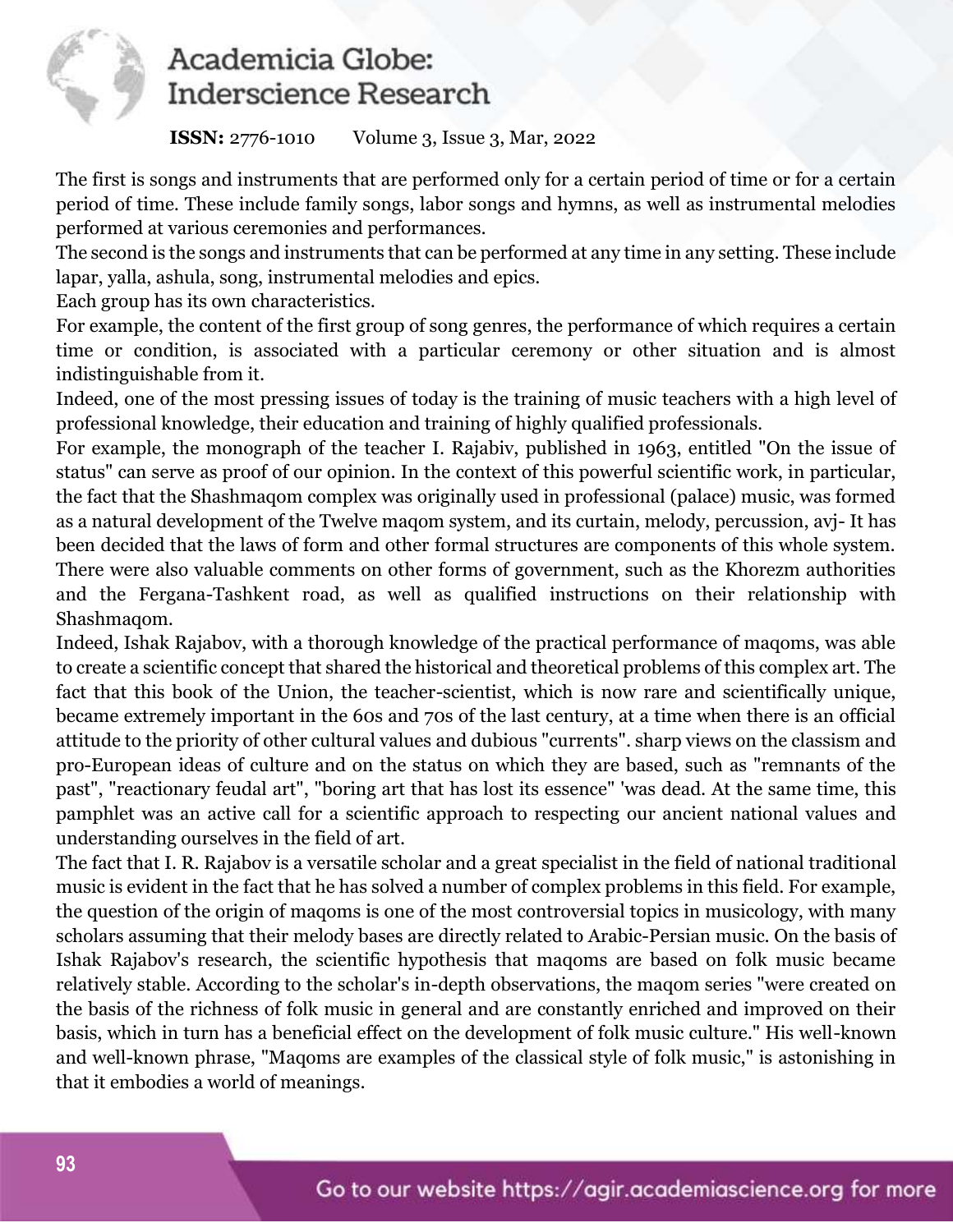

### **ISSN:** 2776-1010 Volume 3, Issue 3, Mar, 2022

Another example. Prior to the publication of the book On the Problem of Status, scholars were of the opinion that the formation of the Shashmaqom as a series took place in the 16th century. In fact, this idea arose in connection with the erroneous conclusion of Professor AA Semenov on the manuscript No. 1466 kept in the Institute of Oriental Studies. While carefully reviewing the manuscript, I. R. Rajabov first draws attention to the fact that the manuscript consists of two works. One of them contained some information about the Twelve Maqams and Kavkabi, and the other "included poetic texts told to Shashmaqom, not in the 16th century, but during the reign of the Emir of Bukhara Nasrullah".

It is noteworthy that the scholar AA Semenov's erroneous opinion about this manuscript is not limited to this fact, but also fully demonstrates his source skills. In particular, "the fact that the poems of Bedil, Mashrab, Sayido, Zebuniso, Nozim, written in the XVII-XVIII centuries, were used among the texts of poems to Shashmaqom, proves that the above collection has nothing to do with the XVI century." in the book IR Rajabov.

There is also additional evidence to support the scholar's view: "Musical treatises written in Central Asia before the 18th century refer only to the Twelve Statuses. Musical sources written before the 19th century do not mention Shashmaqom ... So, it can be concluded that in the 19th century Shashmaqom was widespread, and in the 18th century it was a period of its formation". IR Rajabov shows that he worked very seriously on written sources. In this regard, his scientific comments and research on music brochures have become a solid basis for the network of music sources, which is now introduced as an independent discipline in special universities.

When we study the scientific heritage of I. R. Rajabov, we also see that it contains some special principles that encourage the reader to observe. For example, the master-scientist has given a scientific basis for the rules of form, but it turns out that this powerful art has almost "bypassed" the system of meanings. It is clear that the ruling ideology of the recent past has been an obstacle. It goes without saying that it is difficult to articulate the Islamic worldview and mystical ideas in the context of the status quo during the Soviet era. But here, too, we see that I. R. Rajabov expressed the essence of the status quo in a unique way. In particular, the scholar-scholar, in his major research manuscript Maqomlar, makes various assumptions about the origin of music, at which point he considers the sounds of Shirazi and Jami to be the grace of Allah, and sometimes attributes this issue to theology. As a result of the logical development of this idea, the content of the maqoms is also related to the Islamic faith, because Qutb al-Din al-Shirazi and Abdurahman al-Jami have special treatises on the science of the maqams based on mystical teachings. they had written.

It should be noted that in the research of Ishak Rajabov, the topic of "Islam and music", which is now very relevant and very dangerous during the Soviet era, was not left out. It is known that the leaders of the ruling ideology in this matter, as much as possible, tried to base their condemnation on Islam, and "drew" the attention of scholars to it. In particular, in the above-mentioned book by I. R. Rajabov there are lines written under the same ideological pressure. But one should not jump to conclusions when reading such lines, because the scientist has chosen a unique way of describing a topic of this scale. Thus, the ideas expressed in one or two sentences on the subject of "Islam and music" begin to be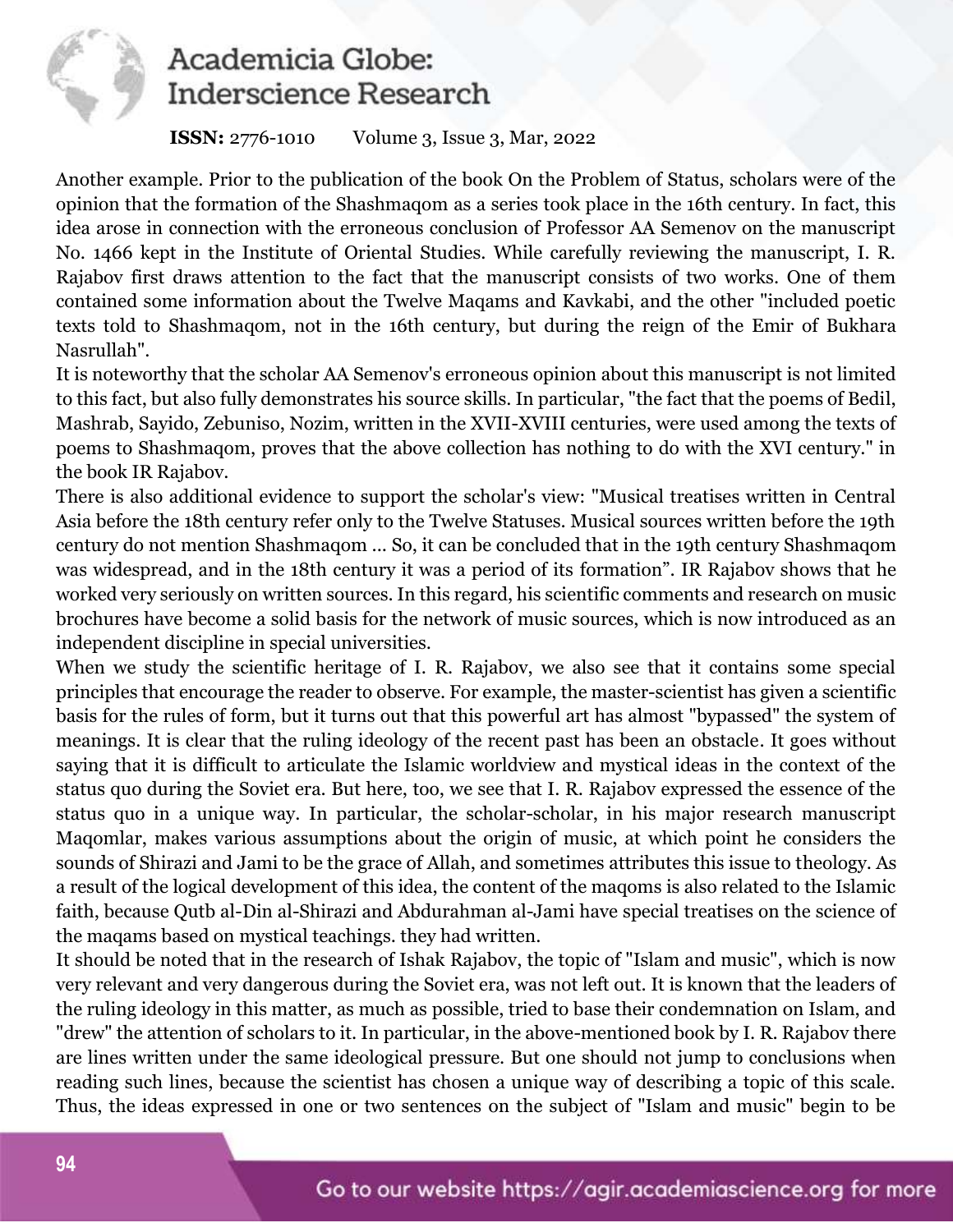

### **ISSN:** 2776-1010 Volume 3, Issue 3, Mar, 2022

addressed in a special way in the following pages of the book. Here are some specific examples. Page 98 of the book states, "After the spread of Islamic ideology in Central Asia and Khorasan, it became a major obstacle to the development of secular sciences, literature, art, and especially music culture." However, the following pages of the book contain important narrations, facts, and hadiths that confirm the opposite, on the basis of which the reader can draw his own conclusions.

The scholar's "conclusion" is also based on logic: "Central Asian music, including maqoms, has lived, matured and developed in the past in the struggle against the ideology of the reactionary classes - the traditions of Islam ("!) at the same time, it has survived to the present day as a wonderful musical heritage of our peoples ". Of course, it is not difficult to understand that in these sentences, the politicians of that time used irony phrases ("class ideology", "hardened in struggle", etc.) that were repeated many times. Surprisingly, the fact that the maqams have "survived to the present day as a great musical heritage" casts doubt on the earlier assertion that "Islamic ideology is a major obstacle to the development of music culture." In this way, the issue of "Islam and music" becomes clearer.

Such "irrational" methods of expression have been widely used by our brilliant Soviet-era scholars. For example, Cholpon's literary-critical legacy is reflected in the following method: They would play games, weave love poems. (Ozod Sharafuddinov, a well-known literary scholar, describes the situation: "Cholpon seems to be openly laughing at the doctrine of the" class of art, "in particular.)

The scientific and creative activity of the famous scientist IR Rajabov had a very positive impact on the development of Uzbek music. In particular, as a result of the effective research of the teacher-scientist, the science of musicology has risen to a new level in the study of status, the establishment of relatively independent branches of the field of status and music sources, and, at the same time, secondary and higher special education. are taught as separate disciplines in the system of institutions. The scientific results achieved by the scientist Ishaq Rajabov are especially important in the study of classical professional music (great songs, maqoms, etc.) by Uzbek and foreign scholars, as well as in the scientific and practical conferences "Rajabikhanlik", which have been held regularly since 1993. is gaining.

In addition, a number of manuscripts of scholarly works, including "Maqomlar", "Dictionary of Oriental Music Terms", Mahmud al-Sherozi's "Durratut-taj li-ghurratid-deboj" encyclopedia"(On the science of music) from Persian to Uzbek," Traktati srednevekovix uchenix o muzike v fondakh Instituta Vostokovedeniya AN Uzbekistana "," Amir Temur and the music culture of the Temurids "not only for the general public, but also for the general public. It is not well known to many experts in the field. The preparation of these works for publication, which are kept in the library of the Art Research Institute and in the personal archives of the scientist, should be considered one of the most important tasks facing our musicologists. As a result of the first efforts in this direction, this publication was based on the manuscript "Statuses" by I. R. Rajabov.

It should be noted that the most perfect scientific work of I. R. Rajabov on the subject of maqoms is called "Maqoms", a manuscript of which is kept in the library of the Art Research Institute (inv. № 843). This comprehensive scientific work, based on the author's doctoral dissertation, can be described as an encyclopedia of status in terms of genre. Because it covers almost all issues related to this classical art, including the ancient, medieval and recent history of maqoms, aspects of theoretical study in the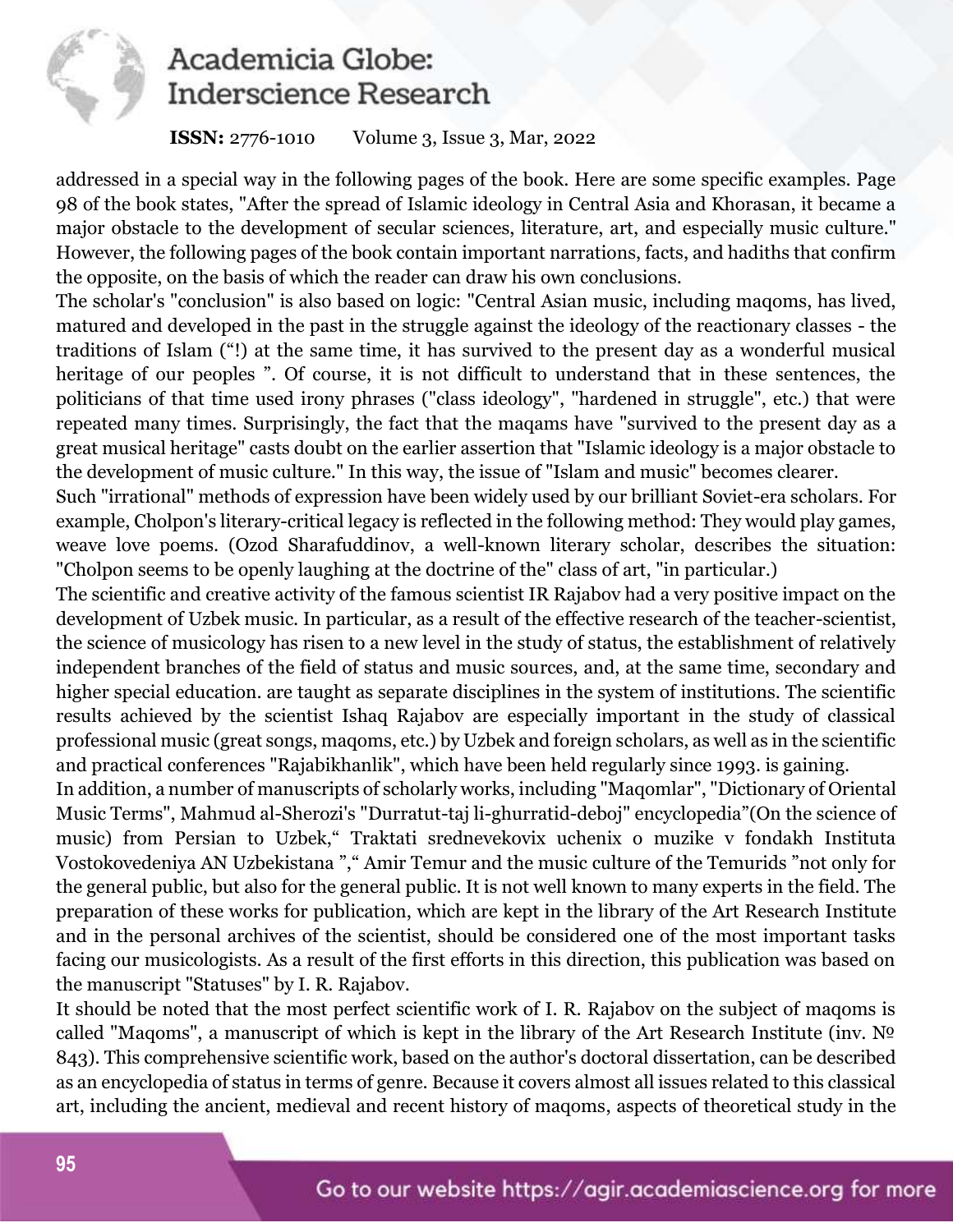

### **ISSN:** 2776-1010 Volume 3, Issue 3, Mar, 2022

Middle Ages, types of maqoms, structural laws and interactions. impact relationships and enforcement issues. However, the study also includes new pages and sections that are not included in the author's monograph "On Status." In particular, in the manuscript "Maqomlar" the ancient sources of this art are described in more detail, the description of medieval scholars' treatises on music is given a wide place and the table of types used in the system of makomat is given in full. . The work also includes a list of musical pamphlets stored in the book stock of the Institute of Oriental Studies, Language and Literature of the Academy of Sciences of the Republic of Uzbekistan, as well as samples of ghazals used in the past in Shashmaqom.

The following is the main reason why we refer to this manuscript, which is a detailed description of the teachings of Ishaq Rajabov, and write valuable commentaries on it and prepare it for publication:

1. While the Maqomlar manuscript is familiar to a narrow circle of experts, most musicologists, artists, and the general public are unaware of it. Therefore, it is important to publish the work in order to make it available to interested readers. There is a need to comment on some of the theoretical issues raised in the manuscript.

2. More than a quarter of a century has passed since this work was written, during which time Uzbek musicologists have conducted a number of studies on professional music genres. In view of this, it is necessary to provide, albeit briefly, new information on new scientific research on the subject of "Status". Such editorial work is included in the "Comments" section at the end of the study, and the punctuation marks were recorded throughout the text using parentheses [e.g., (1)].

At the same time, the manuscript of the Maqomlar study has been edited to some extent. In this case, IR Rajabov's unique style of "live" narration is fully preserved, but only some words and concepts are accepted in modern musicology (for example, "system", "tradition", "structure", "text", "Form" was replaced by the words "system", "tradition", "structure", "text", "form"). The following system of conditional abbreviations has also been used.

## **The Main Goals and Objectives of Science**

The main purpose of the science of notation and computer programs is the practical application of theoretically studied musical phenomena. At the same time, students will be able to participate directly in the expedition, to work independently.

Theoretical study of the Uzbek folk music heritage was mentioned by the maqam scholar I. Rajabi in his book "Maqomat".

Students organize expeditions to the villages of the districts where they live and record musical compositions learned from their ancestors from the elders who live there.

The purpose of notation and computer programs is to provide students studying music education in the field of pedagogy with knowledge, skills and abilities of students to record samples of Uzbek music, foreign music and folklore. formation.

At the same time, one of the main goals of this science is to process, analyze and draw conclusions from the materials collected in modern music folklore on issues such as the structural features of traditional music, historical and local styles.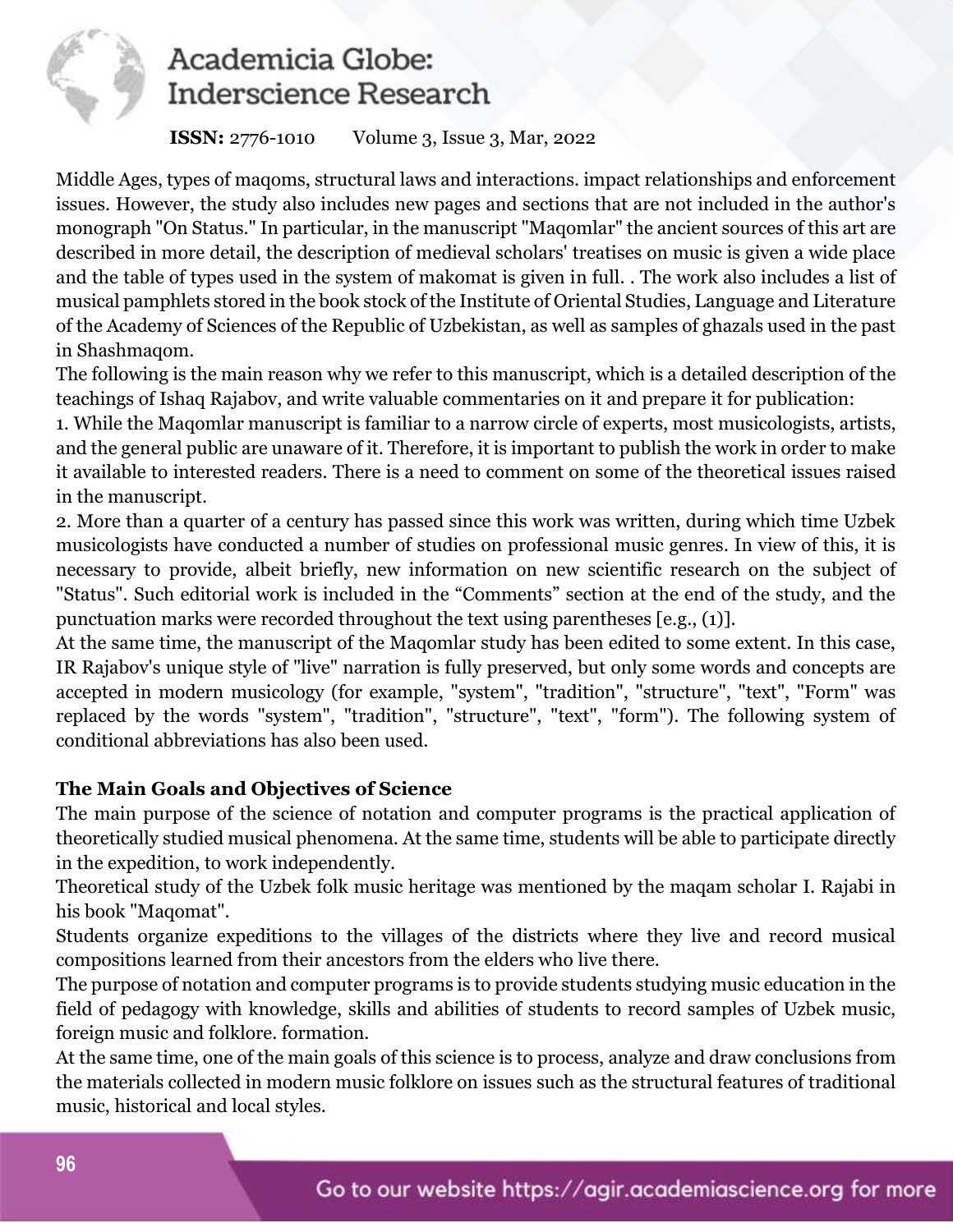

**ISSN:** 2776-1010 Volume 3, Issue 3, Mar, 2022

In the process of achieving these goals, it is recommended to perform the following tasks.

The peculiarities of the science of notation and computer programs and its foundations, the issues of scientific methodology, the main directions and methods of modern ethnomusicology are described. The learning process includes listening to teacher lectures and music samples, preparing for preparatory seminars on specific topics, as well as mastering independent notes and forms of music. Classes on notation and computer programming will end with a final rating test.

The knowledge, skills, and competencies of science students include: Student:

- The most important musical and historical processes in different periods of the life of the Uzbek people;

-Colorful instruments, rich performing traditions;

-Oral professional classical music and folklore;

- To record the souls of traditional Uzbek songs and instruments, samples of makom genres;

-Methods, genres and methodological systems of studying traditional music;

-Know modern methods of studying traditional music;

-Should be able to record works of folklore and professional classical music and composition, as well as to use computer technology programs, to master the basic methods of analysis;

-identify the commonalities and peculiarities of national musical traditions;

- Acoustic, rhythmic, melodic, melodic, structure, decorative and performance analysis and the ability to determine the tonality and rhythmic scale of a piece of music must be able to transcribe sounds into notes.

In the preface to Abdurauf Fitrat's pamphlet Uzbek Classical Music and its History, published in 1927, he said: Although it has achieved good results, it has not been widely disseminated in the field of Uzbek music. It is regrettable that the main reason for this is "the lack of musicologists who can work in this field, that is, who know the theory of music in the true sense of the word, and who are aware of the characteristics of Oriental music."

It should be noted that the issue of training music orientalists who can thoroughly study the status of Uzbek folk music and its classics became a vital necessity in the 1920s, but this is almost a topical issue. After 40 years, it came to its full resolution. It is no exaggeration to say that the scientific and practical activity of Ishak Rizkievich Rajabov (1927 1982), Doctor of Arts, played a key and decisive role. It is in the person of Ishak Rajabov that the various specialties (musicologist, source scholar, philologist, orientalist) that are important for this field are intertwined. On the one hand, Ishaq Rajabov is a brilliant representative of the famous Rajabian dynasty, a great performer of the maqom, tanbur and dutar, and on the other hand, he is a scholar of the Persian-Tajik language, a well-versed in the rules of classical poetry (aruz). was an expert who could read and interpret a variety of written sources, including musical treatises, written in the Arabic spelling of tmish. In addition, if we add that I. R. Rajabov is a brilliant scientist, a gifted researcher, then it will not be difficult to understand why the results of the research conducted by the teacher were so effective.

The IX-XIII centuries left a very rich legacy in the history of Eastern music culture. During this time many musical treatises were written, which, in terms of their content and weight, played an important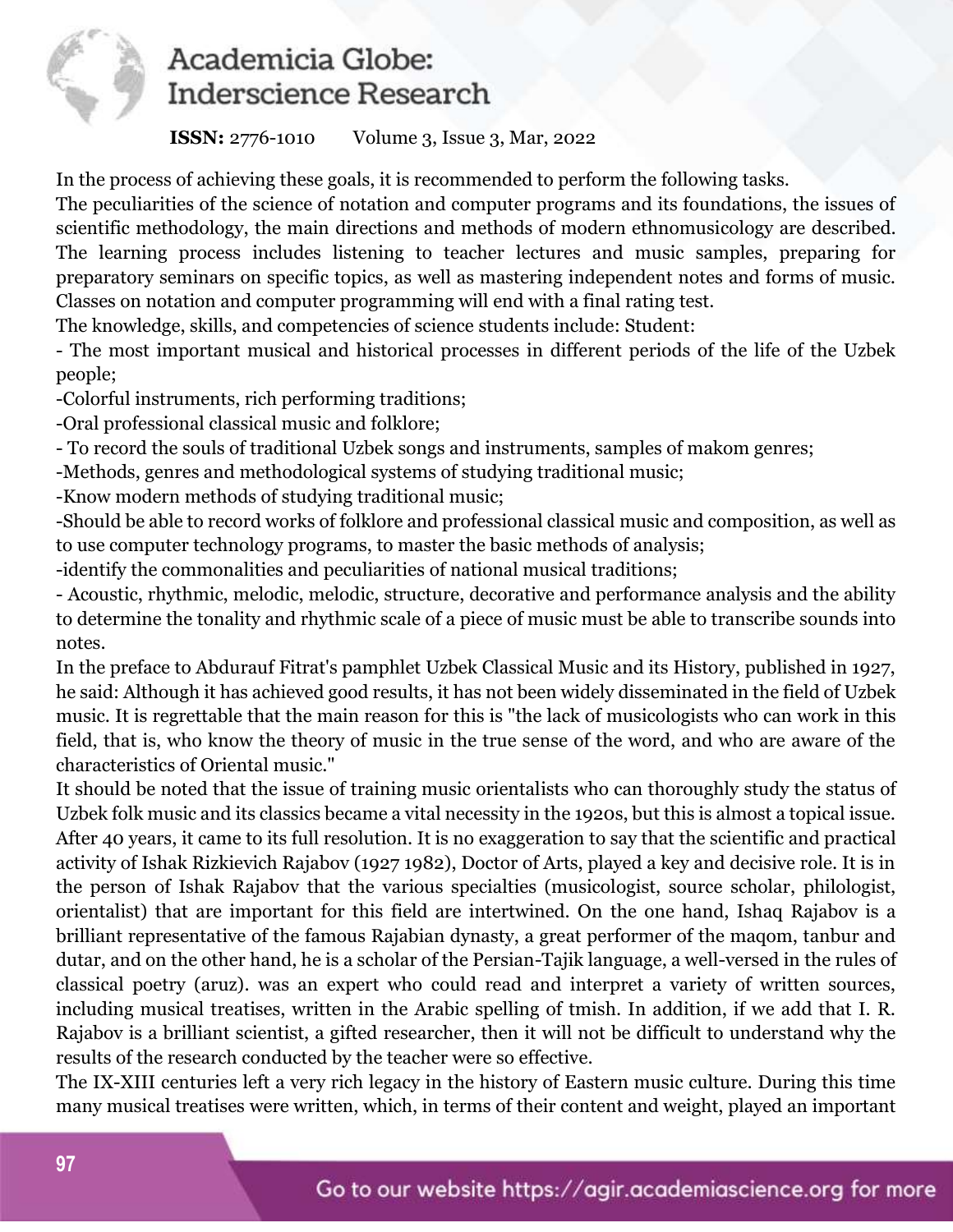

### **ISSN:** 2776-1010 Volume 3, Issue 3, Mar, 2022

role in the development of music theory of the peoples of the world. According to Oriental music pamphlets, scholars have made several attempts to create music notes. As a result, he was able to write music in the 13th century. This writing system was the result of the research of Eastern scholars on the theory of music during the IX-XIII centuries.

Initially, Abu Nasr al-Farabi tried to write music. In this regard, his table in Kitabul-musiqiy al-kabir is noteworthy. This chart features a variety of vocalists, reminiscent of the vocals used in music schools today to improve the vocal skills of singers. But Farobi's schedule was for musicians and musicians. This table consists of five parts. It contains twenty-six different gammas. Down and up movements are called hobit and said, action-probable expressions that start from the middle of the vocal cords. When turned on, the speaker can move up and down. The movement of the speakers may vary. Roje 'is a retaliatory action; continuous - continuous movement; tafir - sacral action; lohiq - the movement of adjacent sounds at the same time; maxall - an action that is trapped at some point in the speaker; consensus - represents repetitive actions. These types of movements are known from the speakers in the table.

It should be noted that although the vocal cords in the table are represented by letters placed on the oud membranes, during the performance it is intended to sound unheated diatonic vocal cords. Proof of this is the fact that the speakers also contain letters (symbols) that are not used in the oud.

If we compare these letters with the symbols on the curtains, then the letters M N S are not found at all. If the loudspeakers from A to Y are matched to the oud curtains and played one after the other, a meaningless gamma is produced. Pharoah's vowels are about two octaves, with the lower octaves from A to X and the upper octaves from X to S. But the higher the octave, the better. We list the vowels in the table by means of notes and place the letters representing their steps at the bottom of some notes.

The speakers in the table are varied and very complex. It is not easy for someone who is learning to play musical instruments to play them. Thus, although this table cannot be said to be a means of writing melodies, it is important that it existed in the tenth century, and that this system laid the groundwork for the creation of the Eastern notation in recent times. In this table, the initial features of the note are reflected, and it also reflects the musical practice of the past.

This table contains a number of cases that reflect examples of live music performed in the 10th century. The table is also an important piece of evidence that shows the range of melodies performed at that time, including the melodies that take place on the maqom tracks. With the help of this table, the musicians have no doubt mastered the basics of melodies and songs. That's the decent thing to do, and it should end there.

Ibn Sina raised Abu Nasr al-Farabi's musical and aesthetic views to a higher level and clarified the issues of music theory. Although the musical works of many other scholars, such as Ibn Sina, had the initial features and expressions of the note, they could not yet be equated with the note. Safiuddin Abdulmomin (13th century), a famous Urmian musicologist, completed the work of his great contemporaries.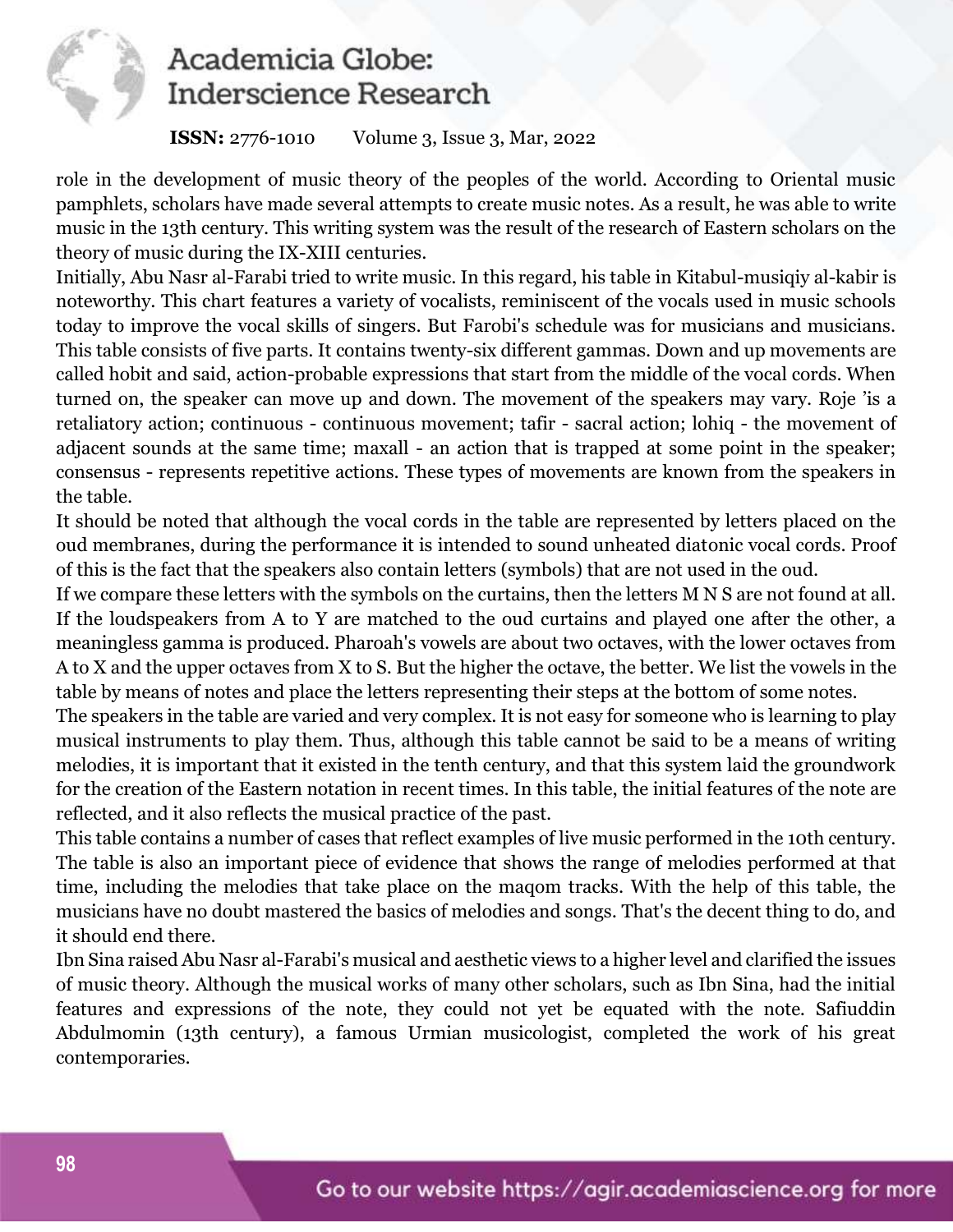

**ISSN:** 2776-1010 Volume 3, Issue 3, Mar, 2022

### **Develop a Positive Attitude Towards Music Heritage in the Learning Process**

It is important to develop a positive attitude towards music heritage in the learning process. To achieve this goal, a course (academic) work is written, which is based on the materials of the expedition or musical works of their choice, which are included in the program or in which each student participates. Students will be able to tape-record songs that have been passed down from generation to generation by word of mouth from the people living in their county and village. They copy their words into their notebooks. Students need to master the history of our musical heritage as they explore our musical heritage. Historically, Al-Urmawi has played a significant role in the history of music in 12 plays.

He made a great contribution to the theory of Eastern music, to the creation of notes, and invented several samples of notes. Al-Urmavi's notes can be imagined with both the oud and the means of rhythm measurement used at that time. Al-Urmavi's first notation system was a letter notation. The great merit of the scientist is that he made it possible for students to read notations using simple letters, the circle method and numbers. So it is important to read the melody correctly by first using the circle method to correctly determine the function of the numbers under the letters that represent the height of the melody. Some elements of al-Urmavi's tablature are also found in the tanbur note system, discovered in the second half of the 19th century by the scientist, poet and composer Kamil Khorezmi. In Kamil Khorezmi's notation, the pitch was adapted to the 18 curtains of the tanbur, while Al-Urmavi's note system was adapted to the oud. Although there are some differences in the placement of dots in these two systems, it is surprising that there are three double dots in both notations. However, the double dots are horizontal in Al-Urmavi and vertical in the Khorezmian note.

T.B. Gafurbekov, a musicologist, reveals the secret and meaning of Al-Urmavi's notes: (13th century) was able to seal the composers' musical heritage under traditional oral conditions."

### **Conclusion**

Musician O. Matyokubov describes the main principles of this tanbur writing as follows: According to the eighteen curtains of the tanbur, eighteen lines are taken and dots are placed under them. Dots indicate the amount of nail strokes. The dot above the lines represents the strokes from above and the dots below. Sometimes the location of the dots is compared to some rhythmic shapes. Pauses are given by the -0 (silent) sign. The note is read from right to left. His son and student Muhammad Rasul Mirza wrote down all the Khorezm maqoms.

What can be done to help students develop a positive attitude towards music heritage? The question is natural. To do this, students need to develop a positive attitude towards the musical heritage in the learning process and use it effectively in the classroom.

#### **References**

- 1. Azatyan G.R. Self-study guide on the Sibelius 4g program. Batumi 2007
- 2. Christine Lucia. Music Notation: A Guide to South Africa. 2011 University of South Africa. Unis press Pretoria